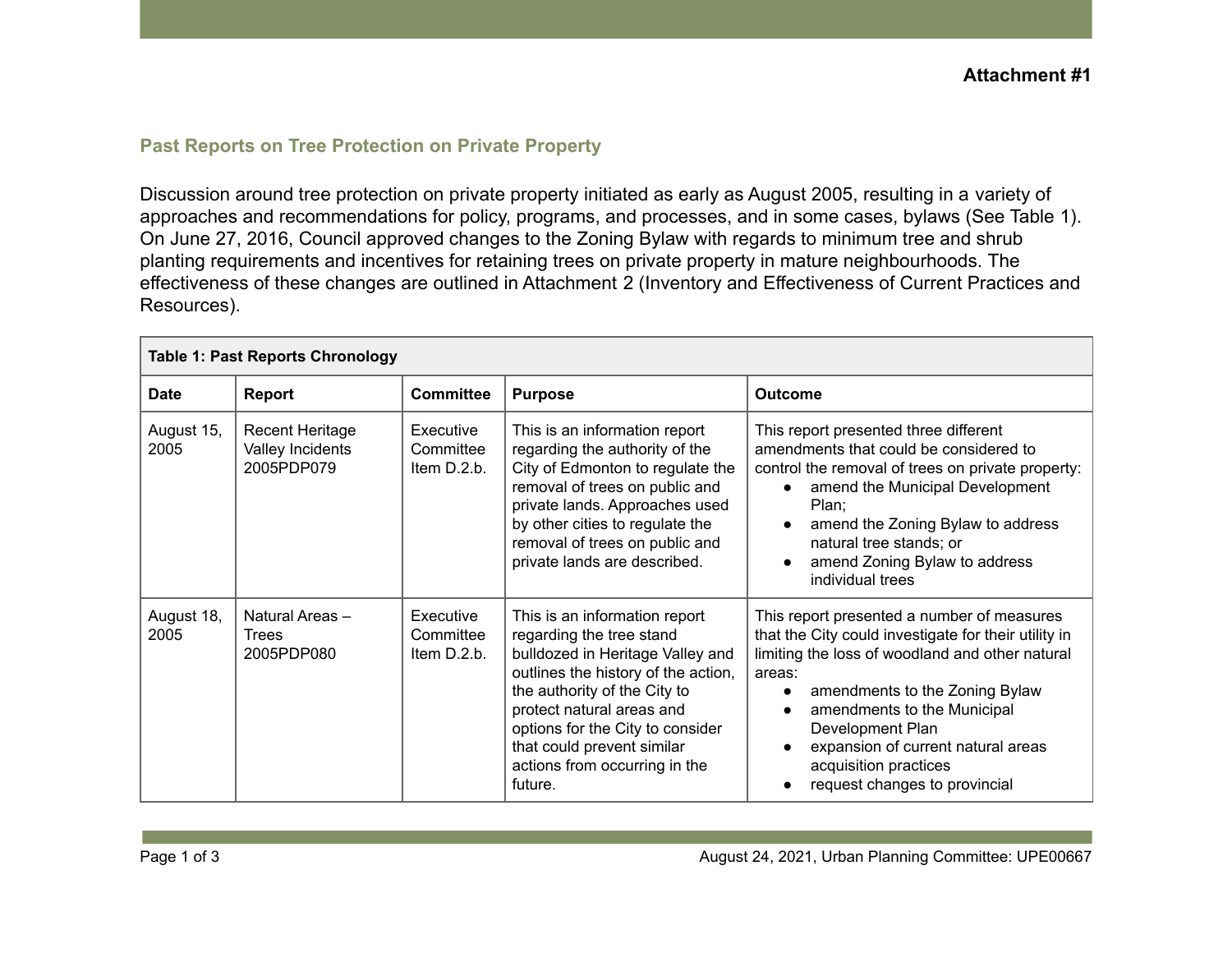## **Attachment #1**

|                      |                                                                                                                                                 |                                          |                                                                                                                                                                                    | legislation                                                                                                                                                                                                                                                                                                                                                                                                                                                                                                                      |
|----------------------|-------------------------------------------------------------------------------------------------------------------------------------------------|------------------------------------------|------------------------------------------------------------------------------------------------------------------------------------------------------------------------------------|----------------------------------------------------------------------------------------------------------------------------------------------------------------------------------------------------------------------------------------------------------------------------------------------------------------------------------------------------------------------------------------------------------------------------------------------------------------------------------------------------------------------------------|
| December<br>12, 2007 | Bylaw for the<br><b>Protection of Trees:</b><br>Progress Report<br>2007PW4540                                                                   | Executive<br>Committee<br>E <sub>5</sub> | This information report<br>summarizes the progress on<br>Administration's work to find a<br>legal and effective way to protect<br>natural area tree stands on<br>private property. | This report presented challenges with<br>protection of natural tree stands on private<br>land, recommending that Administration not<br>pursue this matter further:<br>difficulties in effective implementation<br>$\bullet$<br>and enforcement:<br>potential jurisdictional issues;<br>$\bullet$<br>absence of supporting evidence that a<br>$\bullet$<br>stand-alone tree protection bylaw has a<br>valid purpose as required by the<br>Municipal Government Act.                                                               |
| August 18,<br>2015   | <b>Development Permit</b><br>Options and<br>Incentives for<br>Preserving Trees on<br><b>Private Residential</b><br>Properties<br>CR 2368        | Executive<br>Committee<br>Item $6.2$     | This report outlines the options<br>and incentives related to<br>development permits aimed at<br>preserving existing trees on<br>private property in mature<br>neighbourhoods.     | This report presented three options for<br>consideration, with Option 1 as the preferred<br>and approved approach:<br>Option 1: Create a Minimum Planting<br>$\bullet$<br>Requirement for All Low Density<br><b>Residential Zones</b><br>Option 2: Develop Planting Ratios and<br>Require Mandatory Landscape Plans<br>Option 3: Include Tree Protection in the<br>Zoning Bylaw<br>This report also considered incentivizing the<br>retention of existing trees through granting<br>variances to Zoning Bylaw 12800 regulations. |
| March 22,<br>2016    | Commercial and<br><b>Industry Property</b><br>Incentive to Retain<br>Mature Trees,<br>Increase Planting and<br>Provide Drainage<br>Enhancements | Executive<br>Committee<br>Item $6.6$     | This report provides information<br>on possible incentive programs<br>to encourage green<br>infrastructure on private<br>commercial and industrial<br>properties.                  | This report presented options for green<br>infrastructure incentive programs for<br>commercial and industry private properties,<br>including but not limited to:<br>providing stormwater credits to retain<br>$\bullet$<br>mature trees<br>subsidies or grants to increase tree                                                                                                                                                                                                                                                  |